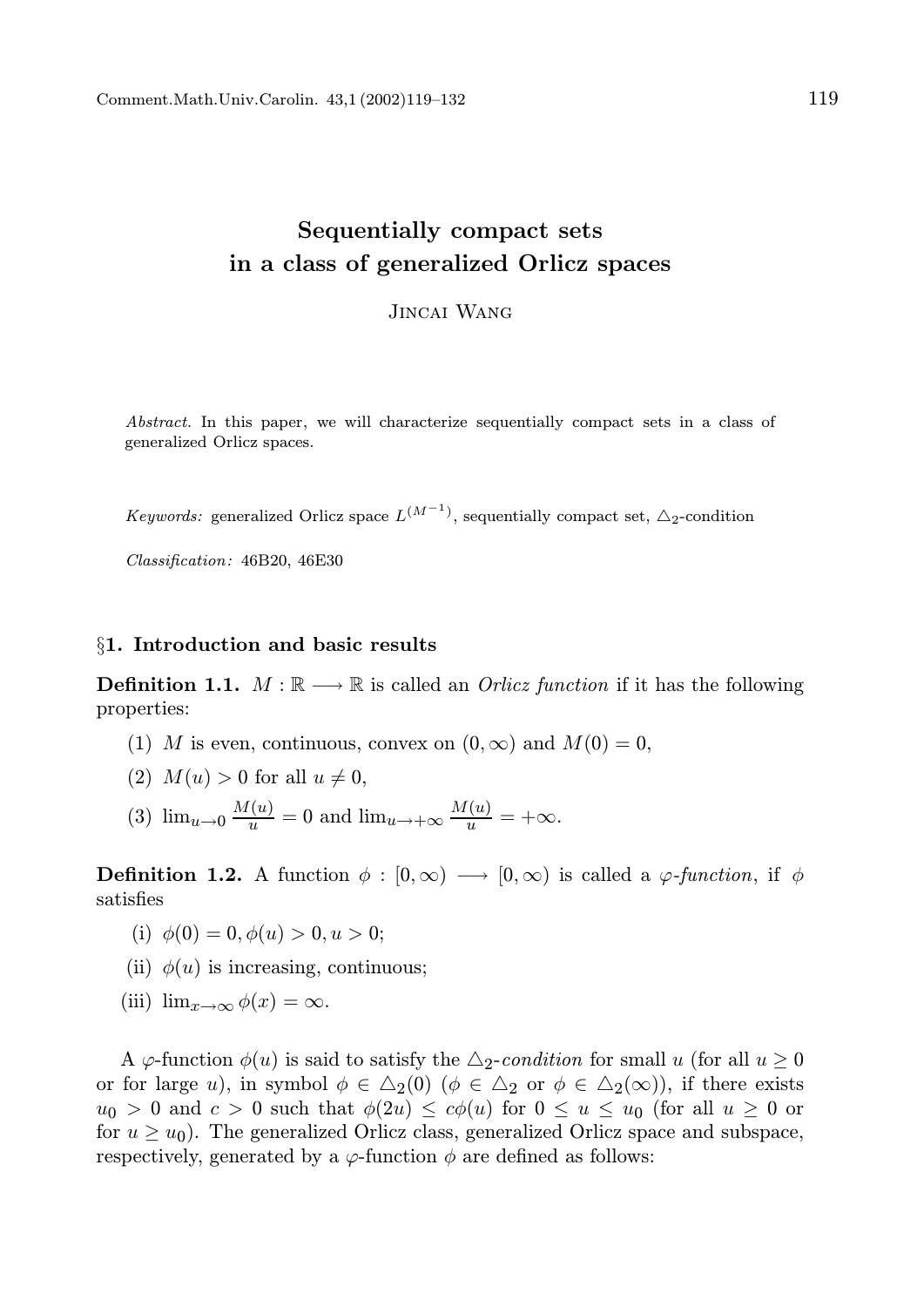$\widetilde{L}^{\phi}(G) = \big\{x(t): x(t) \text{ is measurable on a Lebesgue measurable set } G \text{ and }$ 

$$
\rho_{\phi}(x) = \int_G \phi(|x(t)|) dt < \infty \},\
$$

- $L^{\phi}(G) = \{x(t) : x(t)$  is measurable on a Lebesgue measurable set G and  $\rho_{\phi}(\lambda x) < \infty$  for some  $\lambda > 0$ ,
- $E^{\phi}(G) = \{x(t) : x(t)$  is measurable on a Lebesgue measurable set G and  $\rho_{\phi}(\lambda x) < \infty$  for all  $\lambda > 0$ .

Now we denote by  $M^{-1}$  the inverse function to an Orlicz function M on [0, ∞). It is obvious that  $M^{-1}$  is a  $\varphi$ -function and it is a concave function. Since  $M^{-1}(2u) < 2M^{-1}(u)$  for all  $u \geq 0$ , we have  $M^{-1} \in \Delta_2$ . It follows that  $\widetilde{L}^{M^{-1}}(G) = L^{M^{-1}}(G) = E^{M^{-1}}(G)$  (see [1]). So we only study one of them. The theory of generalized Orlicz spaces can be found in [2]. For convenience, we give the following definition.

**Definition 1.3.** Let  $M^{-1}$  be the inverse function to an Orlicz function M on  $[0, \infty)$ , let  $(\Omega, \Sigma, \mu)$  be a measure space. We define a class of generalized Orlicz spaces as follows:

 $(1)$  $^{M^{-1}}(\Omega, \Sigma, \mu) = \{x(t) : x(t) \text{ is } \mu \text{ measurable and } \rho_{M^{-1}}(x) < \infty\}.$ 

Let X be a vector space over K.  $\|\cdot\|: X \to \mathbb{R}$  is called an F-norm if

- (i) for every  $x \in X$ ,  $||x|| \ge 0$ , and  $||x|| = 0 \Longleftrightarrow x = 0$ ,
- (ii)  $\| x \| = \|x\|$ ,
- (iii)  $||x + y|| \le ||x|| + ||y||$ ,
- $\lim_{n \to \infty} ||x_n|| \to 0 \implies ||\alpha x_n|| \to 0$  for  $\alpha \in \mathbb{K}$  and  $\alpha_n \to 0 \implies ||\alpha_n x|| \to 0$  for  $x \in X$ .

As in a generalized Orlicz space, we can define the normal F-norm in  $L^{M^{-1}}$  as follows:

(2) 
$$
||x||_{M^{-1}} = \inf \left\{ c > 0 : \rho_{M^{-1}} \left( \frac{x}{c} \right) \leq c \right\}.
$$

But we can define a more simple F-norm in  $L^{M^{-1}}$  as in Theorem 1.1 below. The new F-norm is equivalent to the normal F-norm (2). Using the new simple F-norm, we can investigate  $L^{M^{-1}}$  which we can call a *generalized Orlicz space generated* by the Orlicz function M. These generalized Orlicz spaces include  $L^p$  ( $0 < p < 1$ ).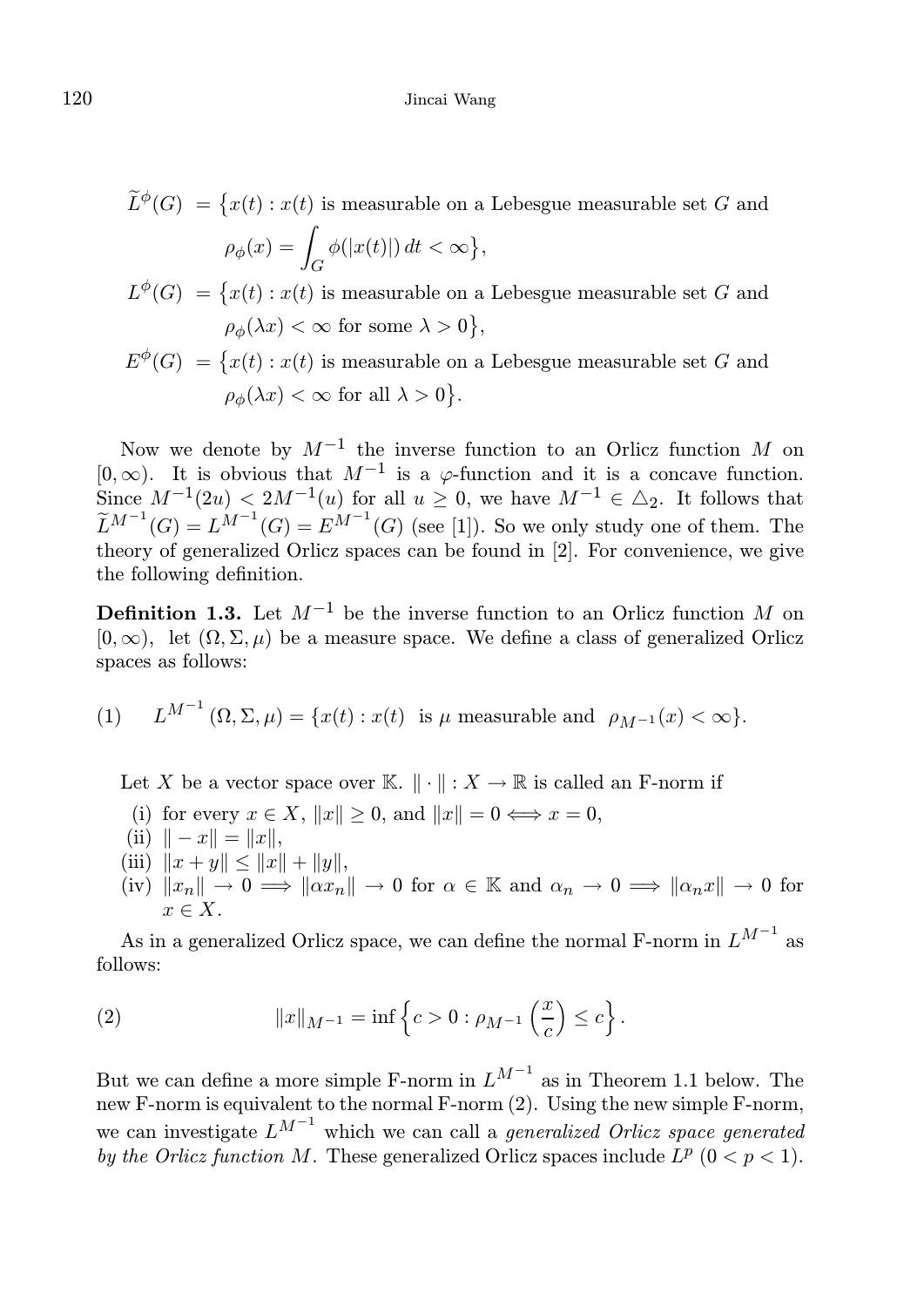**Theorem 1.1.**  $||x||_{(M^{-1})} = \rho_{M^{-1}}(x), x \in L^{M^{-1}}$ , is an F-norm in  $L^{M^{-1}}$ , and  $L^{(M^{-1})} = (L^{M^{-1}}, \|\cdot\|_{(M^{-1})})$  is a linear complete space with F-norm  $\|\cdot\|_{(M^{-1})}$ . So it is a Fréchet space.

PROOF: By the basic properties of an Orlicz function  $M$  (see [1]), we have

(3) 
$$
M^{-1}(|u + v|) \le M^{-1}(|u| + |v|) \le M^{-1}(|u|) + M^{-1}(|v|),
$$

(4) 
$$
M^{-1}(\lambda|u|) \leq \lambda M^{-1}(|u|), \quad \lambda \geq 1,
$$

(5) 
$$
M^{-1}(\lambda|u|) \le M^{-1}(|u|), \quad 0 < \lambda < 1.
$$

These estimates imply that  $L^{(M^{-1})}$  is a linear space and  $\|\cdot\|_{(M^{-1})}$  is an F-norm.  $\Box$ 

Some properties of the generalized space  $L^{(M^{-1})}$  have been established in [3] by M.M. Rao and Z.D. Ren. In this paper, we will discuss the criteria for a set to be sequentially compact in  $L^{(M^{-1})}$ .

The three criteria for a set to be sequentially compact in  $L^p[a, b]$   $(1 < p < \infty)$ were introduced by F. Riesz [4], Kolomogorov [5] and Krasnoselskii [6], respectively. The three criteria were generalized to  $E^M[a, b]$ , a closed subset of Orlicz space  $L^M[a, b]$ , by Takahashi [7], Gribanov [8] and Krasnoselskii [6], respectively. In 1951, Tsuji [9] generalized the F. Riesz criterion to the space  $L^p$  ( $0 < p < 1$ ).

Now we generalize the F. Riesz criterion and Krasnoselskii criterion for sequential compactness to the generalized Orlicz space generated by the Orlicz function  $L^{(M^{-1})}(G)$ .

# $\S 2.$  The Riesz criterion for sequential compactness in  $L^{(M^{-1})}$

A set  $A \subset L^{(M^{-1})}[a, b]$  is said to be sequentially compact if, for any  ${x_n(t)}_{n=1}^{\infty} \subset A$ , there exists a subsequence  ${x_{n_i}(t)}_{i=1}^{\infty}$  and  $x_0(t) \in L^{(M^{-1})}[a, b]$ such that  $\lim_{i\to\infty} ||x_{n_i} - x_0||_{(M^{-1})} = 0.$ 

**Lemma 2.1.** Let  $M(u) = \int_0^{|u|} p(t) dt$  be an Orlicz function. Then for  $y > x > 0$ ,

(6) 
$$
\frac{y-x}{p[M^{-1}(y)]} \leq M^{-1}(y) - M^{-1}(x) \leq \frac{y-x}{p[M^{-1}(x)]}.
$$

PROOF: Let  $0 < t_1 < t_2$ . Since

$$
M(t_2) - M(t_1) = \int_{t_1}^{t_2} p(t) dt
$$

and  $p(t_1) \leq p(t) \leq p(t_2)$   $(t_1 \leq t \leq t_2)$ , we have

$$
p(t_1)(t_2 - t_1) \leq M(t_2) - M(t_1) \leq p(t_2)(t_2 - t_1)
$$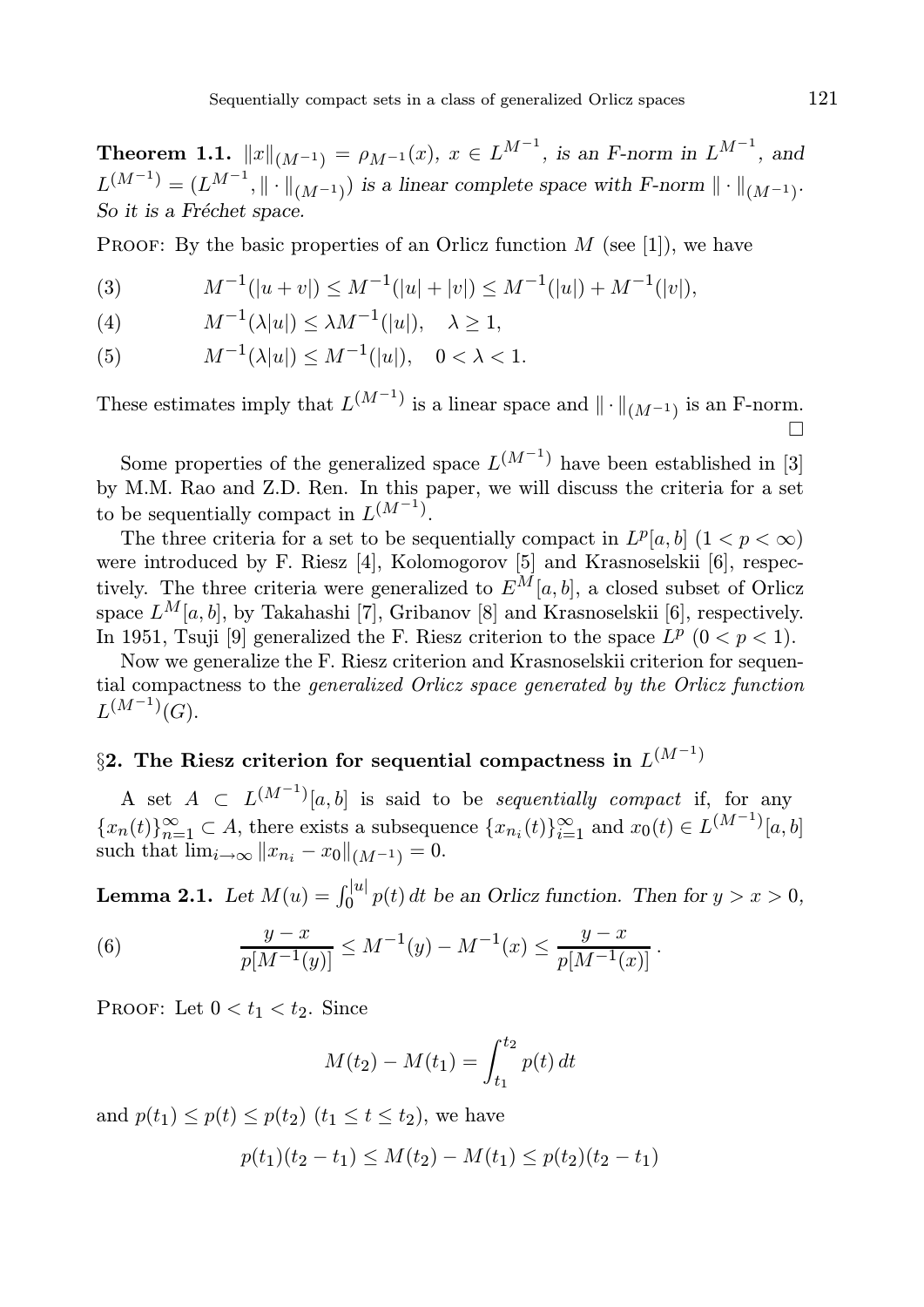or equivalently,

$$
\frac{1}{p(t_2)}(M(t_2) - M(t_1)) \le t_2 - t_1 \le \frac{1}{p(t_1)}(M(t_2) - M(t_1)).
$$

Since  $M(t)$  is strictly increasing,  $M(0) = 0$  and  $M(\infty) = \infty$ , we can set  $x = M(t_1)$   $y = M(t_2)$ . Thus we get (6)  $M(t_1), y = M(t_2)$ . Thus we get (6).

**Lemma 2.2.** Let  $M(u) = \int_0^{|u|} p(t) dt$  be an Orlicz function and let  $M \in \Delta_2$ , then

(i) for nonnegative real numbers  $x \neq y$ ,

(7) 
$$
M^{-1}(|y-x|) \le \frac{\overline{B}_M \max\{p(M^{-1}(x)), p(M^{-1}(y))\}}{p[M^{-1}(|y-x|)]} |M^{-1}(|y|) - M^{-1}(|x|)|,
$$

where

(8) 
$$
\overline{B}_M = \sup_{t>0} \frac{tp(t)}{M(t)}.
$$

(ii) Let  $a > 1$  and  $0 < y < x < ay$ , then

(9) 
$$
p[M^{-1}(x)] < a\overline{B}_M p[M^{-1}(y)].
$$

PROOF: (i). Since  $M \in \Delta_2$ , we have  $\overline{B}_M < \infty$  (see [1]). So, by (8), for nonnegative real numbers  $x \neq y$ , we have

$$
\frac{M^{-1}(|y-x|)p[M^{-1}(|y-x|)]}{|y-x|} \le \overline{B}_M
$$

or equivalently

$$
|y - x| \ge \frac{1}{\overline{B}_M} \{ M^{-1}(|y - x|) p[M^{-1}(|y - x|)] \}.
$$

By Lemma 2.1, we get

$$
|M^{-1}(|y|) - M^{-1}(|x|)| \ge \frac{1}{\max\{p(M^{-1}(|x|)), p(M^{-1}(|y|))\}} |y - x|
$$
  

$$
\ge \frac{M^{-1}(|y - x|)p[M^{-1}(|y - x|)]}{\overline{B}_M \max\{p(M^{-1}(|x|)), p(M^{-1}(|y|))\}},
$$

i.e.,

$$
M^{-1}(|y-x|) \le \frac{\overline{B}_M \max\{p(M^{-1}(|x|)), p(M^{-1}(|y|))\}}{p[M^{-1}(|y-x|)]} |M^{-1}(|y|) - M^{-1}(|x|)|.
$$
  
\n(ii) Since  $\frac{M^{-1}(y)p[M^{-1}(y)]}{y} > 1, y > 0$ , by (8), we have  
\n $p[M^{-1}(ay)] \le \overline{B}_M \frac{ay}{M^{-1}(ay)} < a\overline{B}_M \frac{y}{M^{-1}(y)} < a\overline{B}_M p[M^{-1}(y)].$   
\nSo  $p[M^{-1}(x)] \le p[M^{-1}(ay)] \le a\overline{B}_M p[M^{-1}(y)].$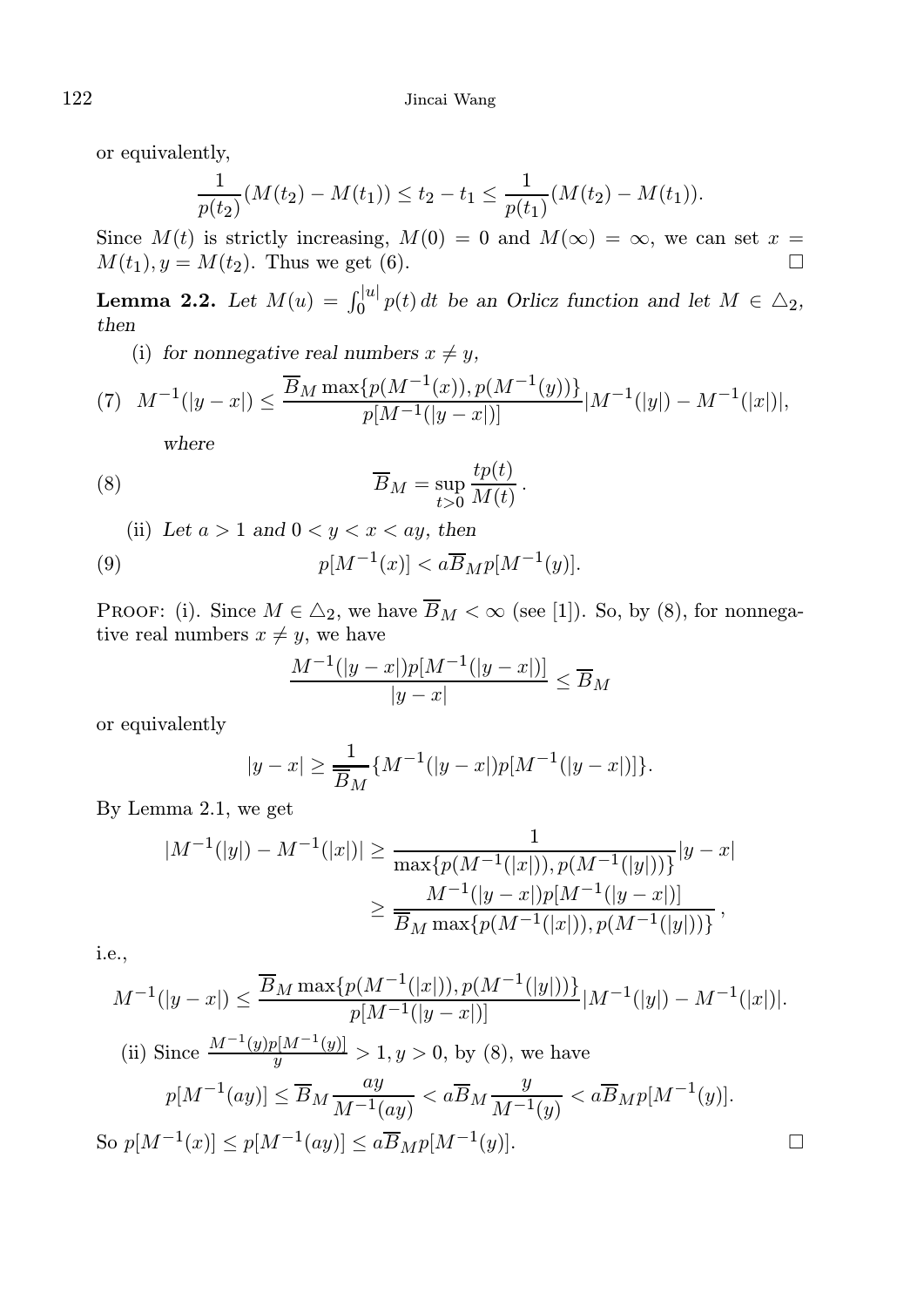For the proof of the main theorem, we need the following result.

**Lemma 2.3** (Riesz).  $F \subset L^p[a, b]$   $(1 \leq p < \infty)$  is a sequentially compact set if and only if

- (1) F is bounded:  $\exists c > 0$ , such that  $\sup_{x \in F} ||x(t)||_p \leq c < \infty$ ;
- (2) F is equicontinuous:  $\forall \varepsilon > 0$ ,  $\exists \delta > 0$ , such that for  $|h| < \delta$ ,

$$
\sup_{x \in F} \|x(t+h) - x(t)\|_p < \varepsilon.
$$

The main result in this section is

**Theorem 1.1.** Let  $M \in \Delta_2$  be an Orlicz function. Then a set  $F \subset L^{(M^{-1})}[a, b]$ is sequentially compact if and only if

(1) F is bounded:  $\exists c > 0$ , such that

(10) 
$$
\sup_{x \in F} \int_{a}^{b} M^{-1}(|x(t)|) dt \leq c.
$$

(2) F is equicontinuous:  $\forall \varepsilon > 0$ ,  $\exists \delta > 0$  such that for  $|h| < \delta$ ,

(11) 
$$
\sup_{x \in F} \int_a^b M^{-1}(|x(t+h) - x(t)|) dt < \varepsilon.
$$

PROOF: Sufficiency. If  $x(t) \in L^{(M^{-1})}[a, b]$ , then  $M^{-1}(|x(t)|) \in L^1[a, b]$ . Now we consider the function family  $F' = \{M^{-1}(|x(t)|) : x(t) \in F\} \subset L^1[a, b]$ . By condition (1), we know F' is bounded in  $L^1[a, b]$ , i.e,  $||M^{-1}(|x(t)||)||_1 \leq c$  for all  $M^{-1}(|x(t)|) \in F'$ . For every Orlicz function  $M(u)$  and  $x(t) \in L^{(M^{-1})}[a, b]$ , by basic properties of Orlicz functions (see [1]), we have

$$
|M^{-1}(|x(t+h)|) - M^{-1}(|x(t)|)| \le M^{-1}(|x(t+h) - x(t)|).
$$

So by (2),  $\forall \varepsilon > 0$ ,  $\exists \delta > 0$ , such that for  $|h| < \delta$ , we have

$$
\sup_{M^{-1}(|x(t)|)\in F'} \int_G |M^{-1}(|x(t+h)|) - M^{-1}(|x(t)|)| dt < \varepsilon.
$$

By Lemma 2.3 we know that  $F' \subset L^1[a, b]$  is sequentially compact in  $L^1[a, b]$ . So for any  ${x_n}_{n=1}^{\infty} \subset F$  there exists a subsequence (denoted without risk of confusion still by  $\{x_n\}_{n=1}^{\infty}$  and  $x_0 \in L^1[a, b]$ , such that  $\{M^{-1}(|x_n|)\}_{n=1}^{\infty}$   $\xrightarrow{||\cdot||_1} x_0$ .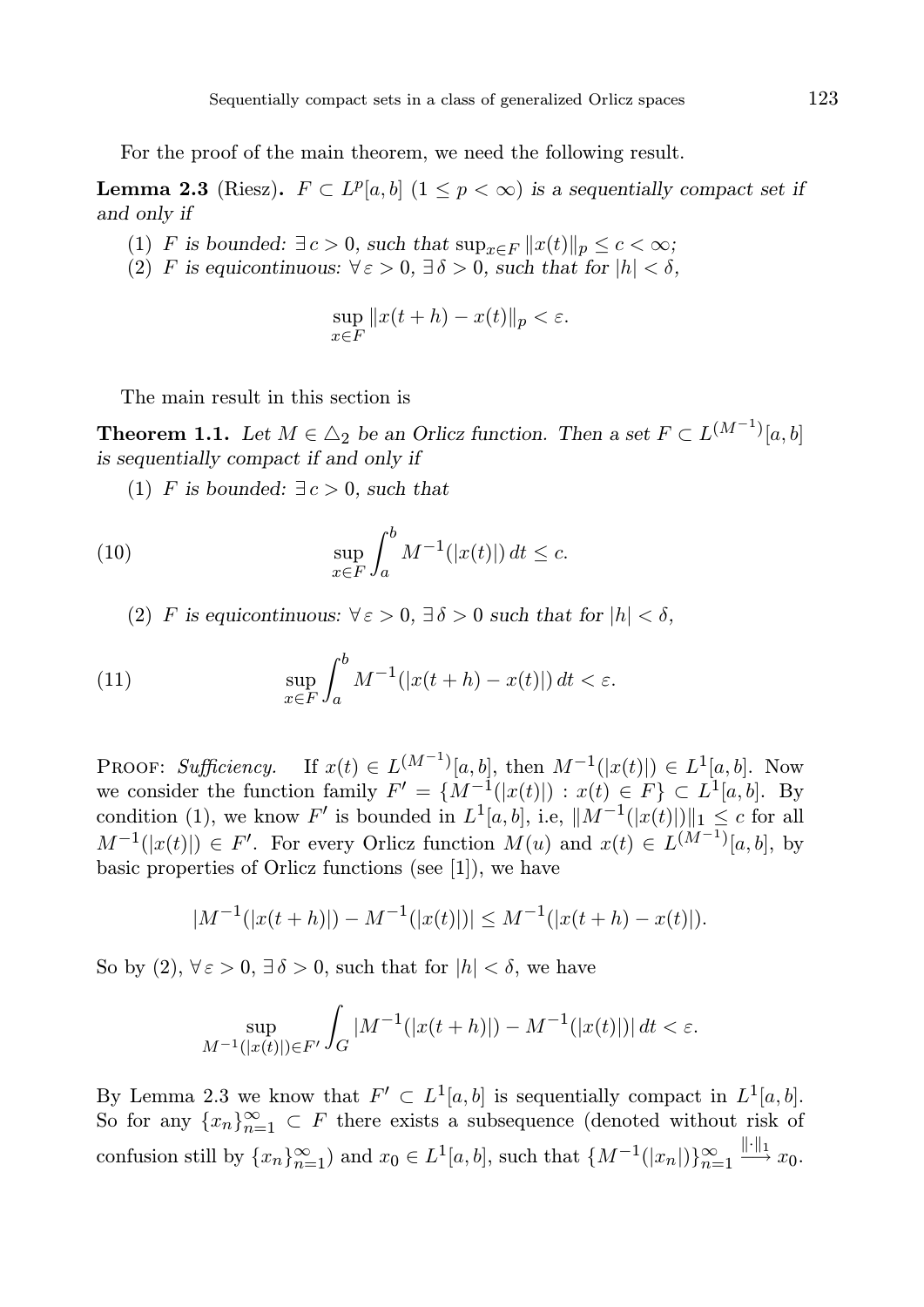Since  $M \in \Delta_2$ ,  $\forall 0 < \varepsilon < 6c$  (where c is introduced in condition (1)),  $\exists K_{\varepsilon} > 0$ , such that for  $u > 0$ , we have  $M(\frac{u}{\epsilon_G}) \leq K_{\epsilon}M(u)$ , or equivalently,

(12) 
$$
M^{-1}(\frac{v}{K_{\varepsilon}}) \leq \frac{\varepsilon}{6c} M^{-1}(v), \quad v > 0.
$$

Choose  $\varepsilon' < \varepsilon$ , such that  $\sqrt{\varepsilon'} < \frac{1}{K_{\varepsilon}}$ ,  $\sqrt{\varepsilon'}\mu([a, b]) < \frac{\varepsilon}{3}$  and  $\overline{B}_M^2 \sqrt{\varepsilon'} < \frac{\varepsilon}{3}$ . Thus for any  $n \in \mathbb{N}$ , by (12) we get

(13) 
$$
\int_{[a,b]} M^{-1}(\sqrt{\varepsilon'}|x_n(t)|) dt < \int_{[a,b]} M^{-1} \left( \frac{|x_n(t)|}{K_{\varepsilon}} \right) dt
$$

$$
\leq \frac{\varepsilon}{6c} \int_{[a,b]} M^{-1}(|x_n(t)|) dt \leq \frac{\varepsilon}{6c} \cdot c = \frac{\varepsilon}{6}.
$$

Since  $\{M^{-1}(|x_n|)\}_{n=1}^{\infty}$   $\xrightarrow{||\cdot||_1} x_0 \in L^1[a, b],$  for  $\varepsilon' > 0$ , there exists  $N(\varepsilon) > 0$  such that for any  $n, m > N(\varepsilon)$ , we have

(14) 
$$
\int_{[a,b]} |M^{-1}(|x_n(t)|) - M^{-1}(|x_m(t)|)| dt < \varepsilon'.
$$

So for any  $n, m > N(\varepsilon)$ , we set

$$
G_1 = \{t \in [a, b] : M^{-1}(|x_n(t) - x_m(t)|) < \sqrt{\varepsilon'}\},\
$$
  
\n
$$
G_2 = \{t \in [a, b] : M^{-1}(|x_n(t) - x_m(t)|) \ge \sqrt{\varepsilon'} \text{ and } \frac{|x_n(t)| + |x_m(t)|}{|x_n(t) - x_m(t)|} < \frac{1}{\sqrt{\varepsilon'}}\},\
$$
  
\n
$$
G_3 = \{t \in [a, b] : M^{-1}(|x_n(t) - x_m(t)|] \ge \sqrt{\varepsilon'} \text{ and } \frac{|x_n(t)| + |x_m(t)|}{|x_n(t) - x_m(t)|} < \frac{1}{\sqrt{\varepsilon'}}\}.
$$

Obviously,  $G_1, G_2, G_3$  are pairwise disjoint, and  $[a, b] = G_1 \cup G_2 \cup G_3$ . Thus

$$
\int_{[a,b]} M^{-1} [|x_n(t) - x_m(t)|] dt = \left( \int_{G_1} + \int_{G_2} + \int_{G_3} \right) M^{-1} [|x_n(t) - x_m(t)|] dt,
$$
  

$$
\int_{G_1} M^{-1} [|x_n(t) - x_m(t)|] dt \le \int_{G_1} \sqrt{\varepsilon'} dt \le \sqrt{\varepsilon'} \mu([a,b]) < \frac{\varepsilon}{3}.
$$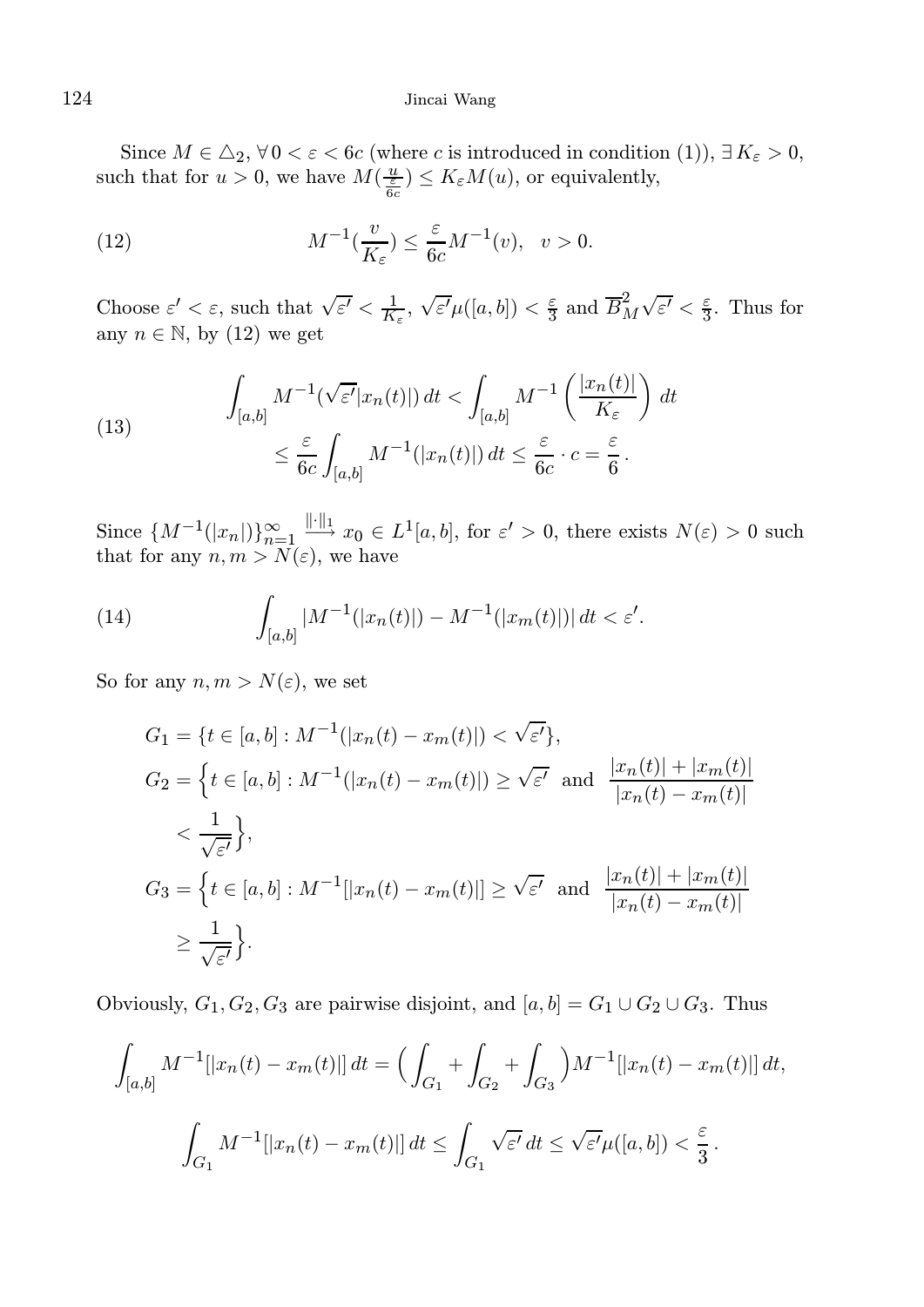For  $G_2$ ,

$$
|x_n(t) - x_m(t)| \le |x_n(t)| + |x_m(t)| < \frac{1}{\sqrt{\varepsilon'}} |x_n(t) - x_m(t)|.
$$

By Lemma 2.2 and (14), we get

$$
\int_{G_2} M^{-1} [|x_n(t) - x_m(t)|] dt
$$
\n
$$
\leq \int_{G_2} \frac{\overline{B}_M \max\{p(M^{-1}(|x_n(t)|)), p(M^{-1}|x_m(t)|)\}}{p(M^{-1}(|x_n(t) - x_m(t)|))}.
$$
\n
$$
\cdot |M^{-1}(|x_n(t)|) - M^{-1}(|x_m(t)|) | dt
$$
\n
$$
\leq \int_{G_2} \frac{\overline{B}_M p[M^{-1}(|x_n(t)| + |x_m(t)|)]}{p[M^{-1}(|x_n(t) - x_m(t)|)]} |M^{-1}(|x_n(t)|) - M^{-1}(|x_m(t)|) | dt
$$
\n
$$
\leq \int_{G_2} \overline{B}_M \frac{1}{\sqrt{\varepsilon'}} \overline{B}_M |M^{-1}(|x_n(t)|) - M^{-1}(|x_m(t)|) | dt
$$
\n
$$
\leq \frac{\overline{B}_M^2}{\sqrt{\varepsilon'}} \cdot \varepsilon' = \overline{B}_M^2 \sqrt{\varepsilon'} < \frac{\varepsilon}{3}.
$$

For  $G_3$ ,  $|x_n(t) - x_m(t)| \le \sqrt{\varepsilon'}(|x_n(t)| + |x_m(t)|)$  and we get by (13)

$$
\int_{G_3} M^{-1}(|x_n(t) - x_m(t)|) dt
$$
\n
$$
\leq \int_{G_3} M^{-1}[\sqrt{\varepsilon'}(|x_n(t)| + |x_m(t)|)] dt
$$
\n
$$
= \int_{G_3} M^{-1}(\sqrt{\varepsilon'}|x_n(t)|) dt + \int_{G_3} M^{-1}(\sqrt{\varepsilon'}|x_m(t)|) dt < \frac{\varepsilon}{6} + \frac{\varepsilon}{6} = \frac{\varepsilon}{3}.
$$

So for  $\varepsilon > 0$ , there exists  $N(\varepsilon) > 0$  such that for  $n, m > N(\varepsilon)$ , we have

$$
\int_G M^{-1}[[x_n(t) - x_m(t)]] dt < \frac{\varepsilon}{3} + \frac{\varepsilon}{3} + \frac{\varepsilon}{3} = \varepsilon,
$$

i.e.,  $\{x_n\}_{n=1}^{\infty}$  is a Cauchy sequence in  $L^{(M^{-1})}[a, b]$ . Since  $L^{(M^{-1})}[a, b]$  is complete, there exists  $y_0 \in L^{(M^{-1})}[a, b]$ , such that  $\lim_{n \to \infty} \int_{[a, b]} M^{-1}[x_n(t) - y_0(t)] dt = 0$ .

*Necessity.* Denote  $G = [a, b]$ . We assume that F is a sequentially compact set and condition (1) does not hold. Then there exists  $\{x_n(t)\}_{n=1}^{\infty} \subset F$ , such that

$$
\int_G M^{-1}(|x_n(t)|) dt > n,
$$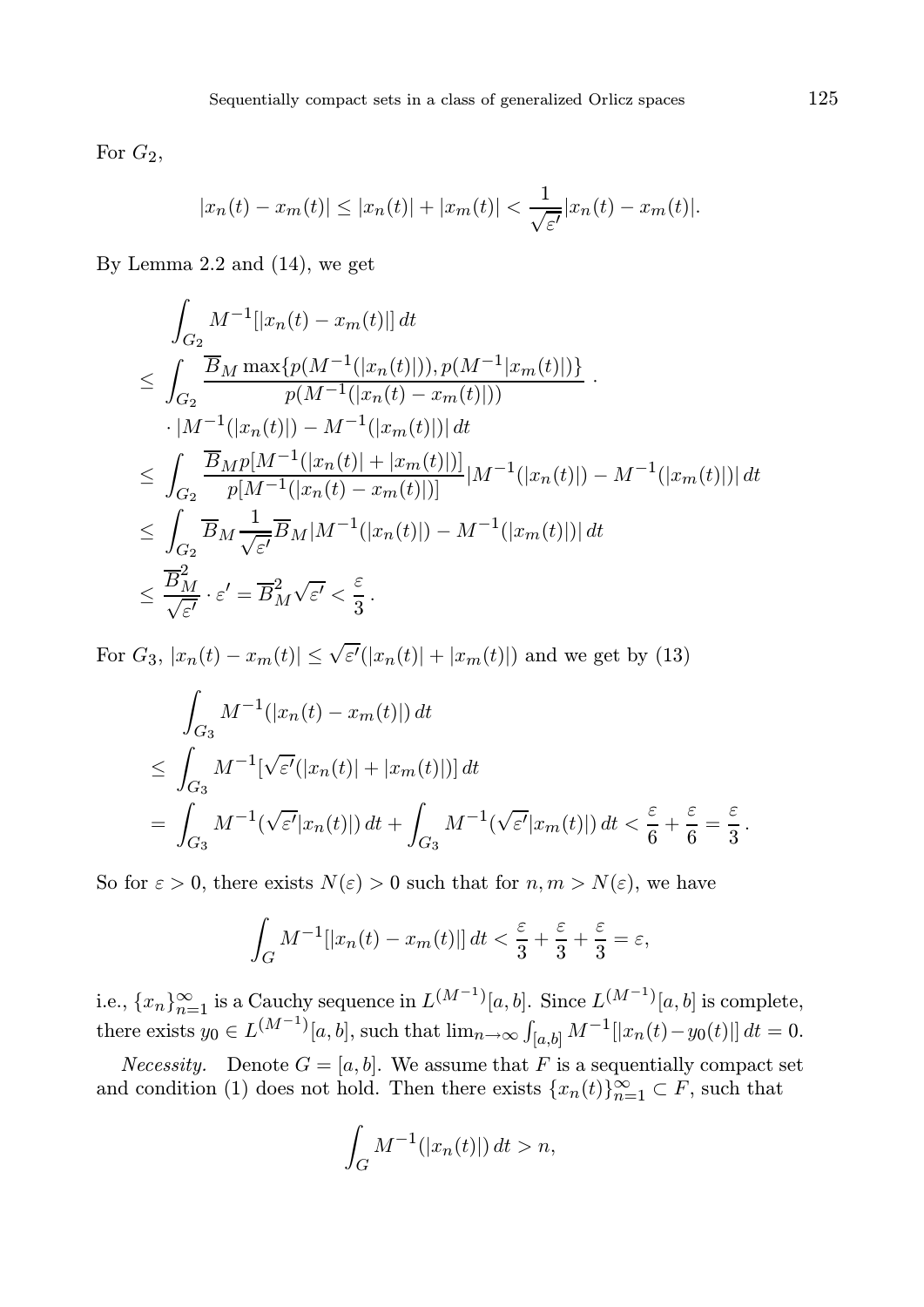and there exists a subsequence of  $\{x_n(t)\}_{1}^{\infty}$  (we still denote it by  $\{x_n(t)\}_{1}^{\infty}$ ) which converges to  $x_0(t) \in L^{(M^{-1})}(G)$  in  $\|\cdot\|_{(M^{-1})}$ . Thus for  $\varepsilon_0 = 1$ , there exists  $N > 0$ such that, for  $n > N$ ,

$$
\int_G M^{-1}[|x_n(t) - x_0(t)|] dt < 1.
$$

On the other hand, by  $M^{-1}(|x_0|) \ge M^{-1}(|x_n|) - M^{-1}(|x_n - x_0|)$ , we have

$$
\int_G M^{-1}(|x_0(t)|) dt \ge \int_G M^{-1}(|x_n(t)|) dt - \int_G M^{-1}(|x_n(t) - x_0(t)|) dt
$$
  
>  $n - 1 \to \infty$   $(n \to \infty),$ 

so  $x_0 \notin L^{(M^{-1})}(G)$ . This is impossible. The proof of the necessity of (1) is complete.

Since the family of continuous function  $C(G)$  is dense in  $L^{(M^{-1})}(G)$ , and a continuous function is uniformly continuous in a bounded closed set  $G$ , for any  $x(t) \in F$  and any  $\varepsilon > 0$ , there exists  $x_c(t) \in C(G)$  such that

$$
\int_G M^{-1}[x(t) - x_c(t)] dt < \frac{\varepsilon}{3},
$$

and there exists  $\delta(\varepsilon) > 0$  such that

$$
\int_G M^{-1}[x_c(t+h) - x_c(t)] dt < \frac{\varepsilon}{3} \text{ for } |h| < \delta(\varepsilon).
$$

Thus for  $|h| < \delta(\varepsilon)$ ,

$$
\int_G M^{-1} [|x(t+h) - x(t)|] dt
$$
\n
$$
\leq \int_G M^{-1} [|x(t+h) - x_c(t+h)|] dt + \int_G M^{-1} [|x_c(t+h) - x_c(t)|] dt
$$
\n
$$
+ \int_G M^{-1} [|x_c(t) - x(t)|] dt < \frac{\varepsilon}{3} + \frac{\varepsilon}{3} + \frac{\varepsilon}{3} = \varepsilon.
$$

The necessity of (2) is proved.  $\square$ 

Corollary 2.1. For  $L^p[a,b]$   $(0 < p < 1)$  with F-norm  $||x||_p = \int_a^b |x(t)|^p dt$ ,  $A\subset L^p[a,b]$  is sequentially compact if and only if

- (i)  $\exists c < \infty$ , such that  $\sup_{x \in A} ||x||_p \leq c$ ;
- (ii)  $\forall \varepsilon > 0$ ,  $\exists \delta > 0$ , such that for  $|h| < \delta$ ,

$$
\sup_{x \in A} \|x(t+h) - x(t)\|_p < \varepsilon.
$$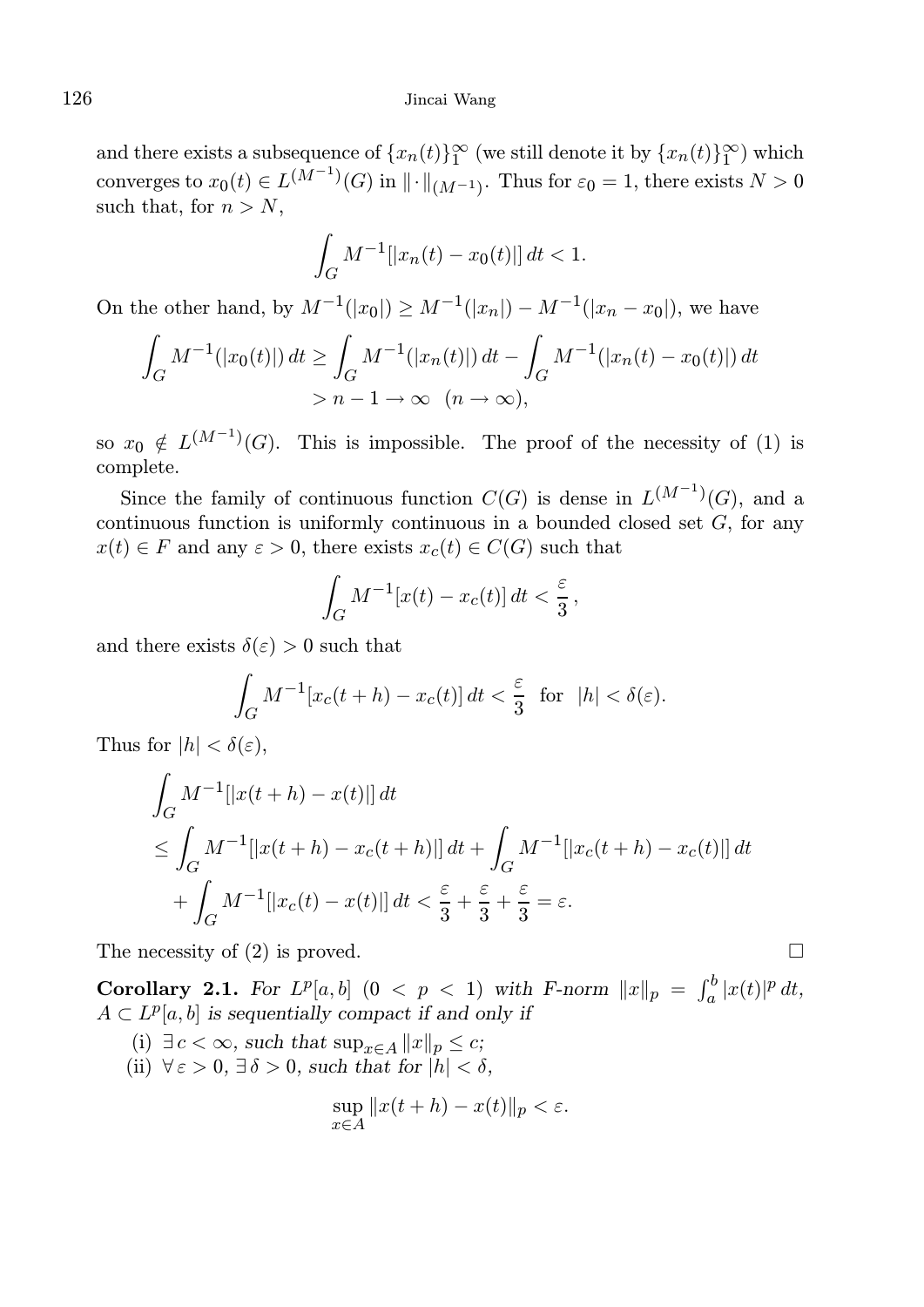**Theorem 2.2.** Let M be an Orlicz function such that  $M \in \Delta_2$ . Then  $F \subset$  $L^{(M^{-1})}(-\infty,+\infty)$  is sequentially compact if and only if

- (i) there exists  $c > 0$  such that  $\sup_{x \in F} \int_{-\infty}^{+\infty} M^{-1}(|x(t)|) dt \le c$ ,
- (ii)  $\lim_{N \to \infty} \int_{|t| \ge N} M^{-1}(|x(t)|) dt = 0$  uniformly for  $x(t) \in F$ ,
- (iii) for any  $\varepsilon > 0$  there exists  $\delta > 0$  such that for  $|h| < \delta$ ,

$$
\sup_{x \in F} \int_{(-\infty, +\infty)} M^{-1} [|x(t+h) - x(t)|] dt < \varepsilon.
$$

PROOF: Sufficiency. For  $[-1, 1]$ , by (i), (iii) and Theorem 2.1, we know that the set  ${f|_{[-1,1]} : f \in F}$  is sequentially compact. So there exists a convergent subsequence  ${x_{n_k^{(1)}}}_{k=1}^{\infty} \subset F$  in  $L^{(M^{-1})}[-1,1]$ .

For  $[-2, 2]$ , by (i) and (iii), the set  $\{x_{n_k}^{(1)}|_{[-2,2]}\}_{k=1}^{\infty}$  is sequentially compact. So there exists a convergent subsequence  ${x_{n_k}^{(2)}}_{k=1}^{\infty} \subset {x_{n_k}^{(1)}}_{k=1}^{\infty} \subset F$  in  $L^{(M^{-1})}[-2,2].$ 

Going on in this way, we get

 $l_1: x_{n_1^{(1)},n_2^{(1)},\cdots,n_k^{(1)},\cdots}$  convergence in  $L^{(M^{-1})}[-1,1],$  $l_2: x_{n_1^{(2)}, x_{n_2^{(2)}}, \cdots, x_{n_k^{(2)}}, \cdots}$  convergence in  $L^{(M^{-1})}[-2, 2]$ , · · · · · · · · · · · ·  $l_m: x_{n_1^{(m)}}, x_{n_2^{(m)}}, \cdots, x_{n_k^{(m)}}, \cdots$  convergence in  $L^{(M^{-1})}[-m, m],$ · · · · · · · · · · · ·

satisfying  $l_1 \supset l_2 \supset \cdots \supset l_m \supset \cdots$ . Choosing diagonal elements  $x_{n_1^{(1)}}, x_{n_2^{(2)}}, \dots, x_{n_k^{(k)}} \dots$ , we get a Cauchy sequence in  $L^{(M^{-1})}(-\infty, +\infty)$ . In fact, by (ii), for  $\varepsilon > 0$ , there exists an  $N \in \mathbb{N}$  such that

$$
\int_{|t| \ge N} M^{-1}(|x_{n_k(k)}(t)|) dt < \frac{\varepsilon}{4}, \quad k = 1, 2, \dots
$$

For  $[-N, N], \{x_k^{(k)}\}$  ${k \choose k}$ <sub>k=N</sub> converges in  $L^{(M^{-1})}[-N, N]$  (assume it converges to  $x_0 \in L^{(M^{-1})}[-N, N]$ . Thus for  $\varepsilon > 0$ , there exists a  $K_0 \in \mathbb{N}$  such that for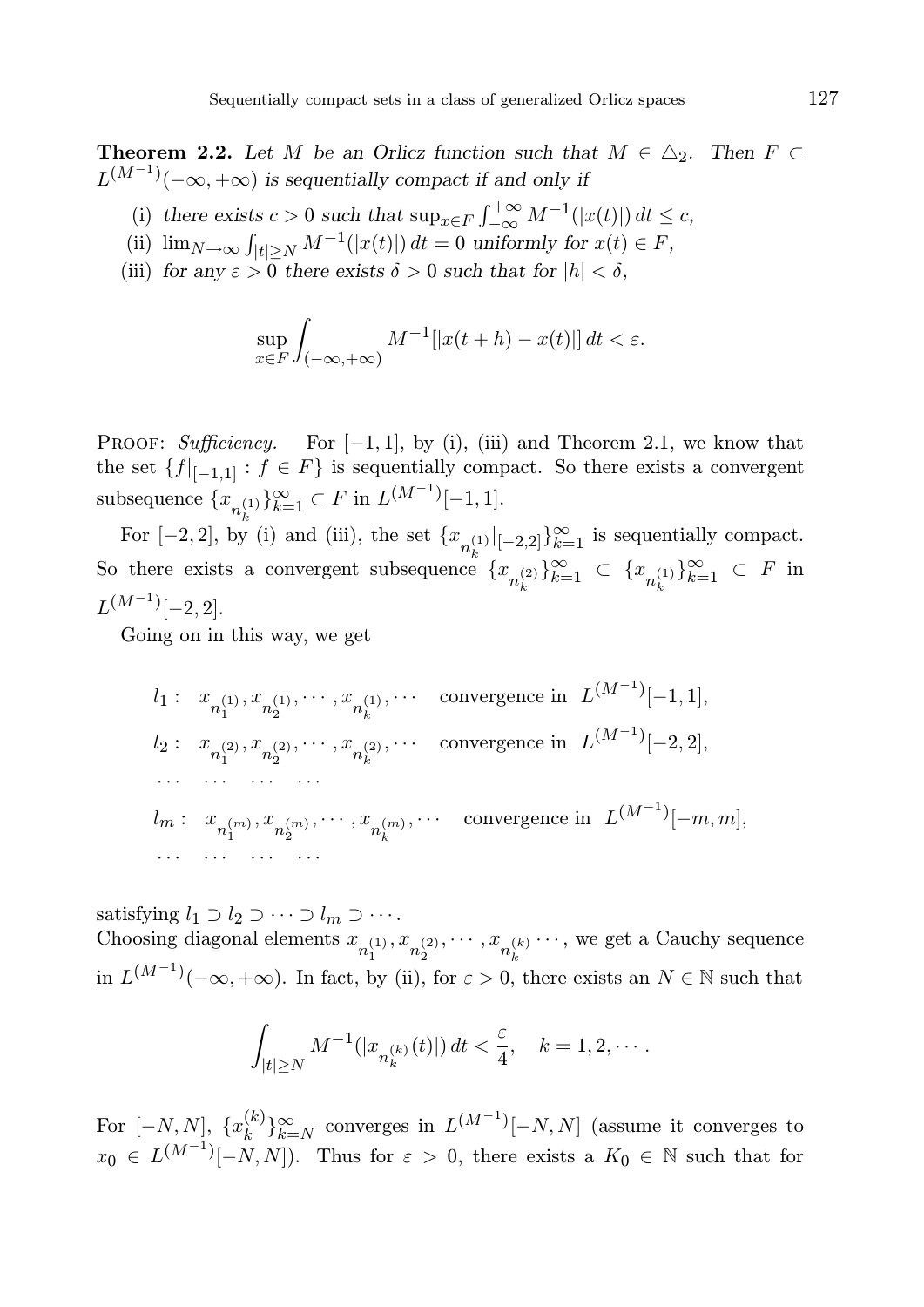$k, l > K_0$ , we have

$$
\int_{[-N,N]} M^{-1} [|x_{n_k^{(k)}}(t) - x_{n_l^{(l)}}(t)] dt
$$
\n
$$
\leq \int_{[-N,N]} M^{-1} [|x_{n_k^{(k)}}(t) - x_0(t)| + |x_0(t) - x_{n_l^{(l)}}(t)|] dt
$$
\n
$$
\leq \int_{[-N,N]} M^{-1} [|x_{n_k^{(k)}}(t) - x_0(t)|] dt + \int_{[-N,N]} M^{-1} [|x_0(t) - x_{n_l^{(l)}}(t)|] dt
$$
\n
$$
\leq \frac{\varepsilon}{4} + \frac{\varepsilon}{4} = \frac{\varepsilon}{2}.
$$

So for  $\varepsilon > 0$  and for all  $k, l > K_0$ , we have

$$
\begin{aligned} &\int_{-\infty}^{+\infty}M^{-1}[|x_{n_k^{(k)}}(t)-x_{n_l^{(l)}}(t)|]\,dt\\ &\leq \int_{[-N,N]}M^{-1}[|x_{n_k^{(k)}}(t)-x_{n_l^{(l)}}(t)|]\,dt+\int_{|t|\geq N}M^{-1}[|x_{n_k^{(k)}}(t)-x_{n_l^{(l)}}(t)|]\,dt\\ &\leq \frac{\varepsilon}{2}+\int_{|t|\geq N}M^{-1}(|x_{n_k^{(k)}}(t)|)\,dt+\int_{|t|\geq N}M^{-1}[|x_{n_l^{(l)}}(t)|]\,dt\\ &\leq \frac{\varepsilon}{2}+\frac{\varepsilon}{4}+\frac{\varepsilon}{4}=\varepsilon. \end{aligned}
$$

This means that  ${x_{n_k(k)}_{k=1}^{\infty}}$  is a Cauchy sequence in  $L^{(M^{-1})}(-\infty, +\infty)$  and, since  $L^{(M^{-1})}(-\infty, +\infty)$  is complete, we know the sufficiency is true.

*Necessity.* The proof of (i) is similar to that of Theorem 2.1(1), now we prove (ii) and (iii). If (ii) does not hold, then there exists an  $\varepsilon_0 > 0$  such that for any  $n_k > 0$  there is  $x_{n_k} \in F$  with

$$
\int_{|t|>n_k} M^{-1}(|x_{n_k}(t)|) dt > \varepsilon_0.
$$

Choose  $n_1 = 1$ . Then  $\exists x_1 \in F$  such that

$$
\int_{|t|>1} M^{-1}(|x_1(t)|) dt > \varepsilon_0.
$$

Noting that

$$
\int_{(-\infty,+\infty)} M^{-1}(|x_1(t)|) dt < \infty,
$$

 $\exists n_2 > 0$  such that

$$
\int_{|t|>n_2} M^{-1}(|x_1(t)|) dt < \frac{\varepsilon_0}{2}.
$$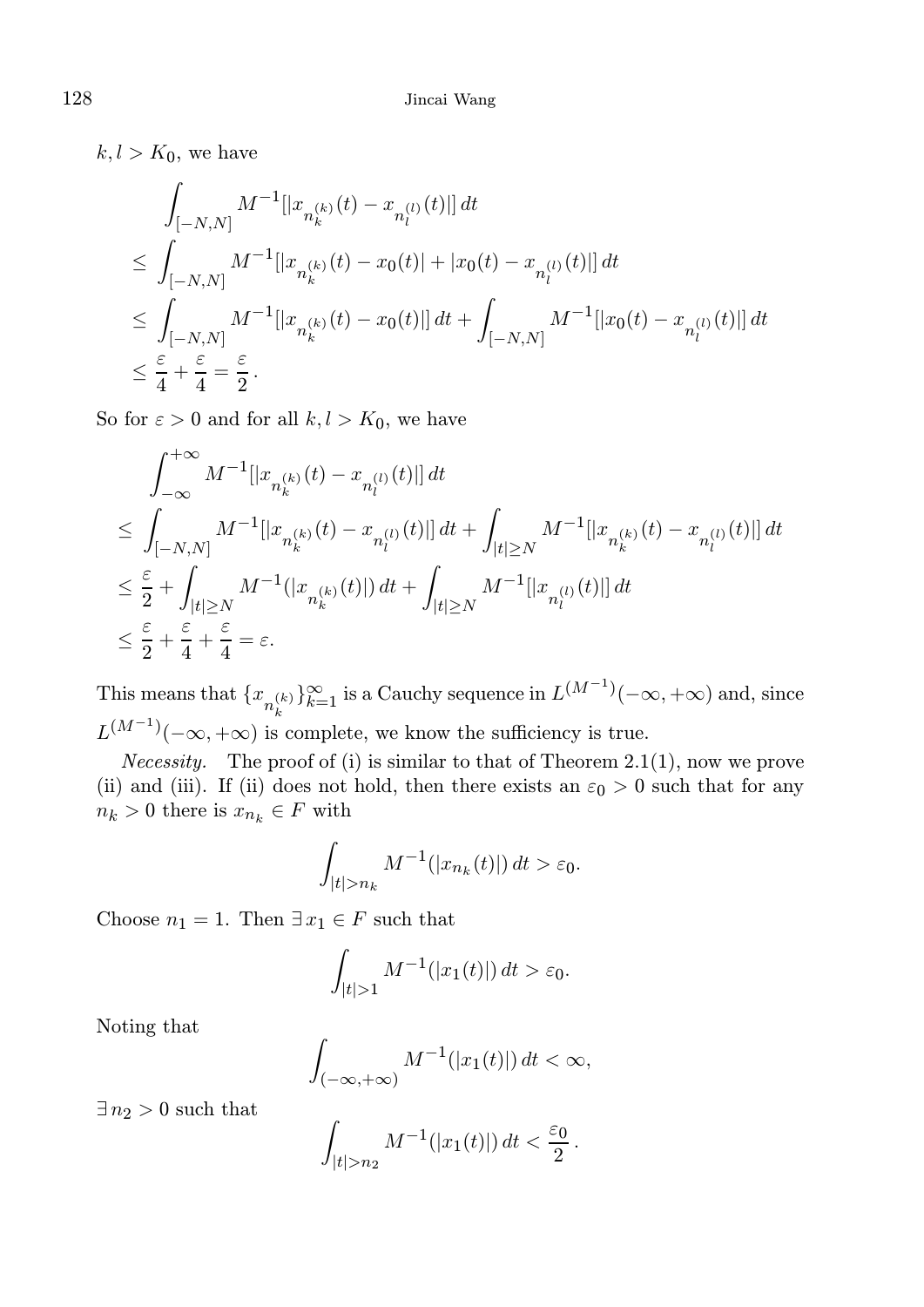For  $n_2$ , there exists  $x_2 \in F$  such that  $\int_{|t|>n_2} M^{-1}(|x_2(t)|) dt > \varepsilon_0$ . Thus  $\exists n_3 > 0$ such that

$$
\int_{|t|>n_3} M^{-1}(|x_2(t)|) dt < \frac{\varepsilon_0}{2}.
$$

Following these steps, we get  $\{x_1, x_2, \cdots, x_k, \cdots\} \subset F$  and

$$
\int_{|t|>n_k} M^{-1}(|x_k(t)|) dt > \varepsilon_0,
$$
  

$$
\int_{|t|>n_{k+1}} M^{-1}(|x_k(t)|) dt < \frac{\varepsilon_0}{2}.
$$

So for any  $k_1, k_2$  (we assume  $k_1 > k_2$  without loss of generality),

$$
\int_{-\infty}^{+\infty} M^{-1} [|x_{k_1}(t) - x_{k_2}(t)|] dt
$$
  
\n
$$
\geq \int_{-\infty}^{+\infty} |M^{-1}(|x_{k_1}(t)|) - M^{-1}(|x_{k_2}(t)|)| dt
$$
  
\n
$$
\geq \int_{|t| > n_{k_1}} |M^{-1}(|x_{k_1}(t)|) - M^{-1}(|x_{k_2}(t)|)| dt
$$
  
\n
$$
\geq \int_{|t| > n_{k_1}} M^{-1}(|x_{k_1}(t)|) dt - \int_{|t| > n_{k_1}} M^{-1}(|x_{k_2}(t)|) dt
$$
  
\n
$$
> \varepsilon_0 - \frac{\varepsilon_0}{2} = \frac{\varepsilon_0}{2},
$$

i.e.,  $||x_{k_1} - x_{k_2}||_{(M^{-1})} > \frac{\varepsilon_0}{2}$ , so  $\{x_k\}_{1}^{\infty} \subset F$  has no convergent sequence in  $L^{(M^{-1})}(-\infty, +\infty)$ , This contradicts the sequential compactness of F.

(iii)  $\forall \varepsilon > 0$ , by (ii),  $\exists N \in \mathbb{N}$ , such that

$$
\int_{|t| \ge N} M^{-1}(|x(t)|) dt < \frac{\varepsilon}{4}
$$

for every  $x(t) \in F$ . So for all  $x(t) \in F$  and  $|h| < 1$ , we have

$$
\int_{|t| \ge N+1} M^{-1} [|x(t+h) - x(t)]| dt
$$
\n
$$
\le \int_{|t| \ge N+1} M^{-1} [|x(t+h)| + |x(t)|] dt
$$
\n
$$
\le \int_{|t| \ge N+1} M^{-1} [|x(t+h)|] dt + \int_{|t| \ge N+1} M^{-1} [|x(t)|] dt
$$
\n
$$
< \frac{\varepsilon}{4} + \frac{\varepsilon}{4} = \frac{\varepsilon}{2}.
$$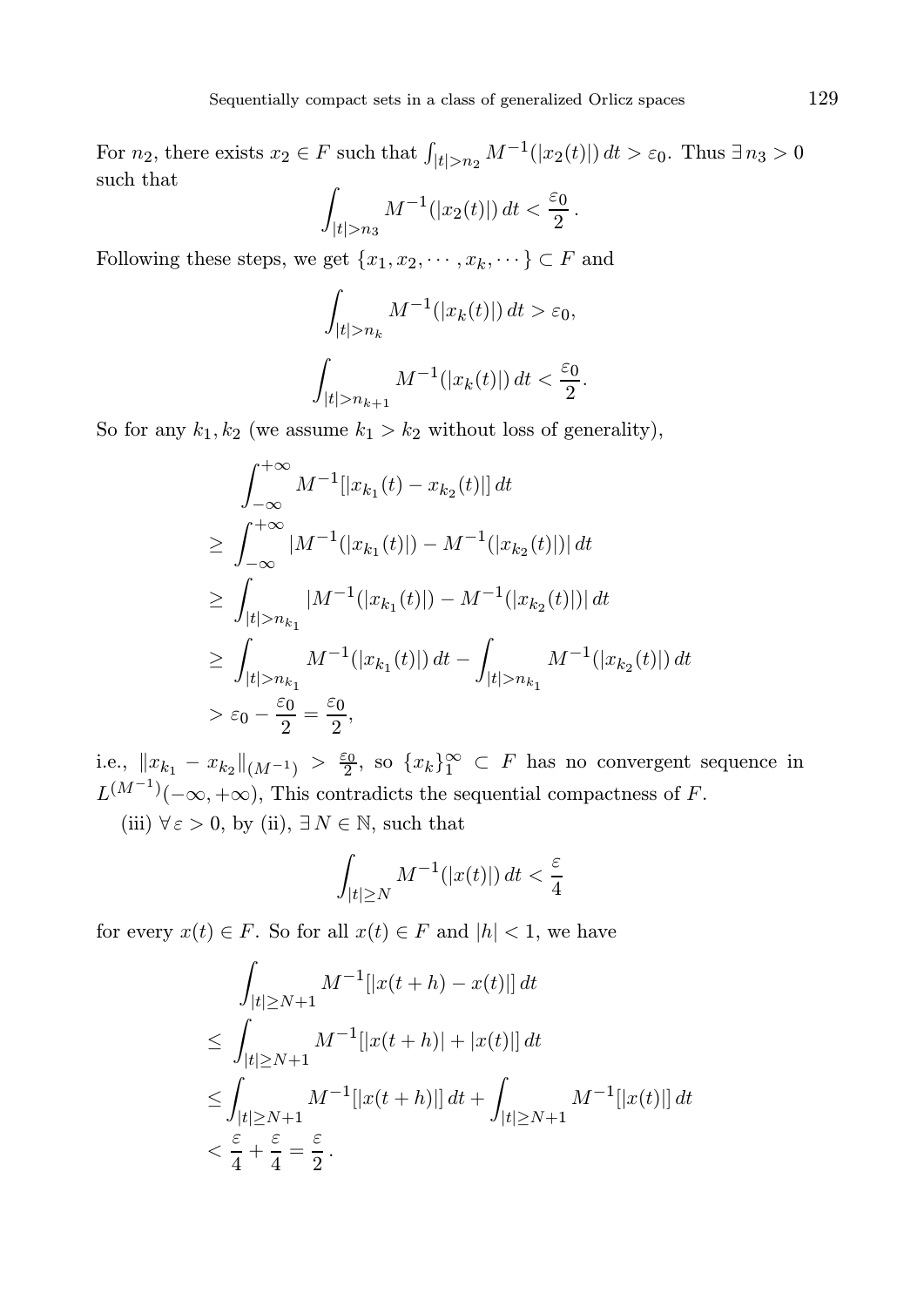## 130 Jincai Wang

For  $\int_{|t| \le N+1} M^{-1} [|x(t+h) - x(t)|] dt$ , by Theorem 2.1, we know that there exists  $\delta_1 > 0$  such that for  $|h| < \delta_1$ ,

$$
\sup_{x \in F} \int_{|t| \le N+1} M^{-1} [|x(t+h) - x(t)|] dt < \frac{\varepsilon}{2}.
$$

Choose  $\delta = \min\{1, \delta_1\}$ ; then for all  $x \in F$  and  $|h| < \delta$ ,

$$
\int_{|t| < \infty} M^{-1} [|x(t+h) - x(t)|] dt
$$
\n
$$
= \int_{|t| \le N+1} M^{-1} [|x(t+h) - x(t)|] dt + \int_{|t| > N+1} M^{-1} [|x(t+h) - x(t)|] dt
$$
\n
$$
< \frac{\varepsilon}{2} + \frac{\varepsilon}{2} = \varepsilon,
$$

i.e.,  $\sup_{x \in F} \int_{(-\infty, +\infty)} M^{-1}[x(t+h) - x(t)] dt < \varepsilon$ .

A natural consequence is given by:

**Corollary 2.2** (Tsuji [9]). For  $L^p(-\infty, +\infty)$   $(0 < p < 1)$  with F-norm  $||x||_p =$  $\int_a^b |x(t)|^p \, dt$  ,  $A \subset L^p(-\infty, +\infty)$  is sequentially compact if and only if

- (i)  $\exists c < \infty$ , such that  $\sup_{x \in A} \int_{-\infty}^{+\infty} |x(t)|^p dt \le c$ ,
- (ii)  $\lim_{N \to \infty} [\sup_{x \in A} \int_{|t| \ge N} |x(t)|^p dt] = 0,$
- (iii)  $\forall \varepsilon > 0$ ,  $\exists \delta > 0$  such that for  $|h| < \delta$ ,

$$
\sup_{x \in A} \int_{-\infty}^{+\infty} |x(t+h) - x(t)|^p dt < \varepsilon.
$$

# $\S 3.$  Krasnoselskii criterion for sequential compactness in  $L^{(M^{-1})}$

**Definition 3.1.**  $S \subset L^{(M^{-1})}(G)$  is said to be *sequentially compact in measure*, if for any  ${f_n}_{n=1}^{\infty} \subset S$  there exists a sequence  ${f_{n_i}}_{i=1}^{\infty}$  and  $f_0 \in L^{(M^{-1})}(G)$ such that  $f_{n_i}(x) \xrightarrow{\hat{m}} f_0(x)$ .

**Definition 3.2.**  $S \subset L^{(M^{-1})}(G)$  is said to be *equi-absolutely continuous in F*norm, if  $\forall \varepsilon > 0$ ,  $\exists \delta > 0$ , such that for  $e \subset G$  and  $\mu(e) < \delta$ ,

$$
\sup_{f\in S} \|f\cdot \chi_e\|_{(M^{-1})} < \varepsilon.
$$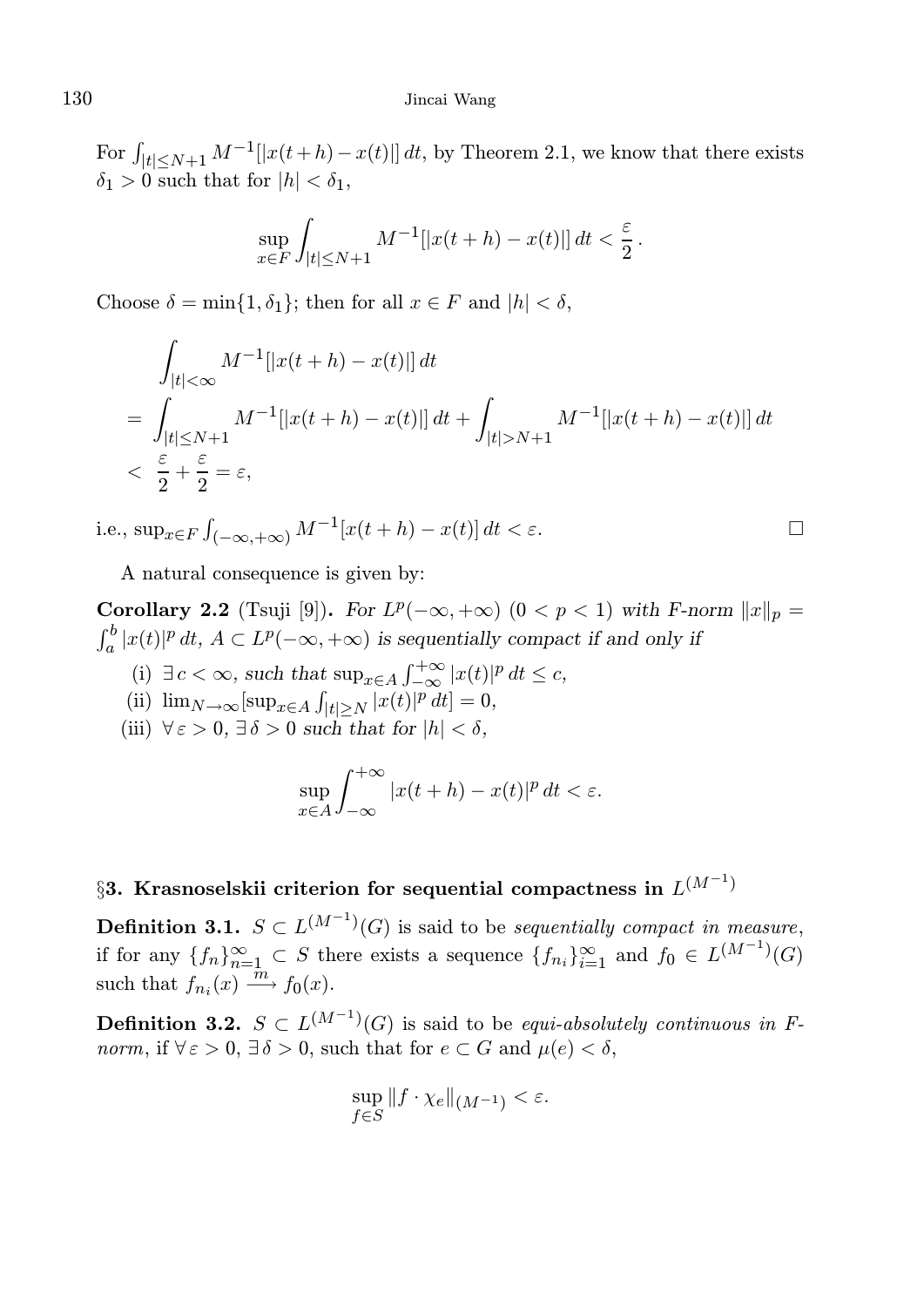**Theorem 3.1.** Let M be an Orlicz function and let  $\mu(G) < \infty$ . Then S ⊂  $L^{(M^{-1})}(G)$  is sequentially compact iff

- (i) S is sequentially compact in measure;
- (ii) S has an equi-absolutely continuous F-norm.

PROOF: Sufficiency. For any  ${f_n}_{n=1}^{\infty} \subset S$ , by (i) we know there exists a subsequence, we still denote it by  ${f_n}_{n=1}^{\infty}$ , and  $f_0 \in L^{(M^{-1})}(G)$ , such that  $f_n \xrightarrow{m} f_0$ . Next we prove that the subsequence  $\{f_n\}_{n=1}^{\infty}$  is a Cauchy sequence. By (ii),  $\forall \varepsilon > 0$ ,  $\exists \delta > 0$ , for  $\mu(e) < \delta$ ,

$$
\sup_{n\geq 1} \|f_n\chi_e\|_{(M^{-1})} < \frac{\varepsilon}{4}.
$$

Choose  $\varepsilon' < \varepsilon$ , such that  $M^{-1}(\varepsilon')\mu(G) < \frac{\varepsilon}{2}$ . Denote  $G_{n,m} = \{x \in G : |f_n(x)$  $f_m(x)| > \varepsilon'$ . By  $f_n \stackrel{m}{\longrightarrow} f_0$ , we know  $\lim_{n,m \to \infty} \mu(G_{n,m}) = 0$ . So for  $\delta > 0$ ,  $\exists n_0 \in \mathbb{N}$ , for all  $n, m > n_0$ ,  $\mu(G_{n,m}) < \delta$ . Therefore

$$
\|f_n - f_m\|_{(M^{-1})}
$$
\n
$$
= \int_G M^{-1}(|f_n(t) - f_m(t)|) dt
$$
\n
$$
= \int_G M^{-1}(|(f_n - f_m)(t)\chi_{G_{n,m}}(t) + (f_n - f_m)(t)\chi_{G\setminus G_{n,m}}(t)|) dt
$$
\n
$$
\leq \int_G M^{-1}(|(f_n - f_m)(t)\chi_{G_{n,m}}(t)|) dt +
$$
\n
$$
+ \int_G M^{-1}(|(f_n - f_m)(t)\chi_{G\setminus G_{n,m}}(t)|) dt
$$
\n
$$
= ||(f_n - f_m)\chi_{G_{n,m}}||_{(M^{-1})} + \int_{G\setminus G_{n,m}} M^{-1}(|(f_n - f_m)(t)|) dt
$$
\n
$$
< \frac{\varepsilon}{2} + M^{-1}(\varepsilon')\mu(G) < \frac{\varepsilon}{2} + \frac{\varepsilon}{2} = \varepsilon.
$$

By the completeness of  $L^{(M^{-1})}(G)$ , we know  $\{f_n\}_{n=1}^{\infty}$  converges in  $L^{(M^{-1})}(G)$ .

*Necessity.* (i). Let  $S \subset L^{(M^{-1})}(G)$  be a sequentially compact set. For any  $\{f_n\}_{n=1}^{\infty} \subset S$  there exists a subsequence, we still denote it by  $\{f_n\}_{n=1}^{\infty}$ , and  $f_0 \in L^{(M-1)}(G)$  such that  $||f_n - f_0||_{(M^{-1})} \to 0$   $(n \to \infty)$ , i.e.,  $\int_G M^{-1}(|f_n(t)$  $f_0(t)|\, dt \to 0$ ( $n \to \infty$ ). So  $f_n \xrightarrow{m} f_0$ .

(ii). Let  $S$  be a sequentially compact set. Then  $S$  is a complete bounded set. So, for any  $\varepsilon > 0$  there exists a finite  $\frac{\varepsilon}{2}$ -net of  $S \{g_1, g_2, \dots, g_N\}$  such that  $S \subset$  $\bigcup_{i=1}^N B(g_i, \frac{\varepsilon}{2}),$  where  $B(g_i, \frac{\varepsilon}{2}) = \{f \in L^{(M^{-1})}(G) : ||f - g_i||_{(M^{-1})} < \frac{\varepsilon}{2}\}.$  Clearly,